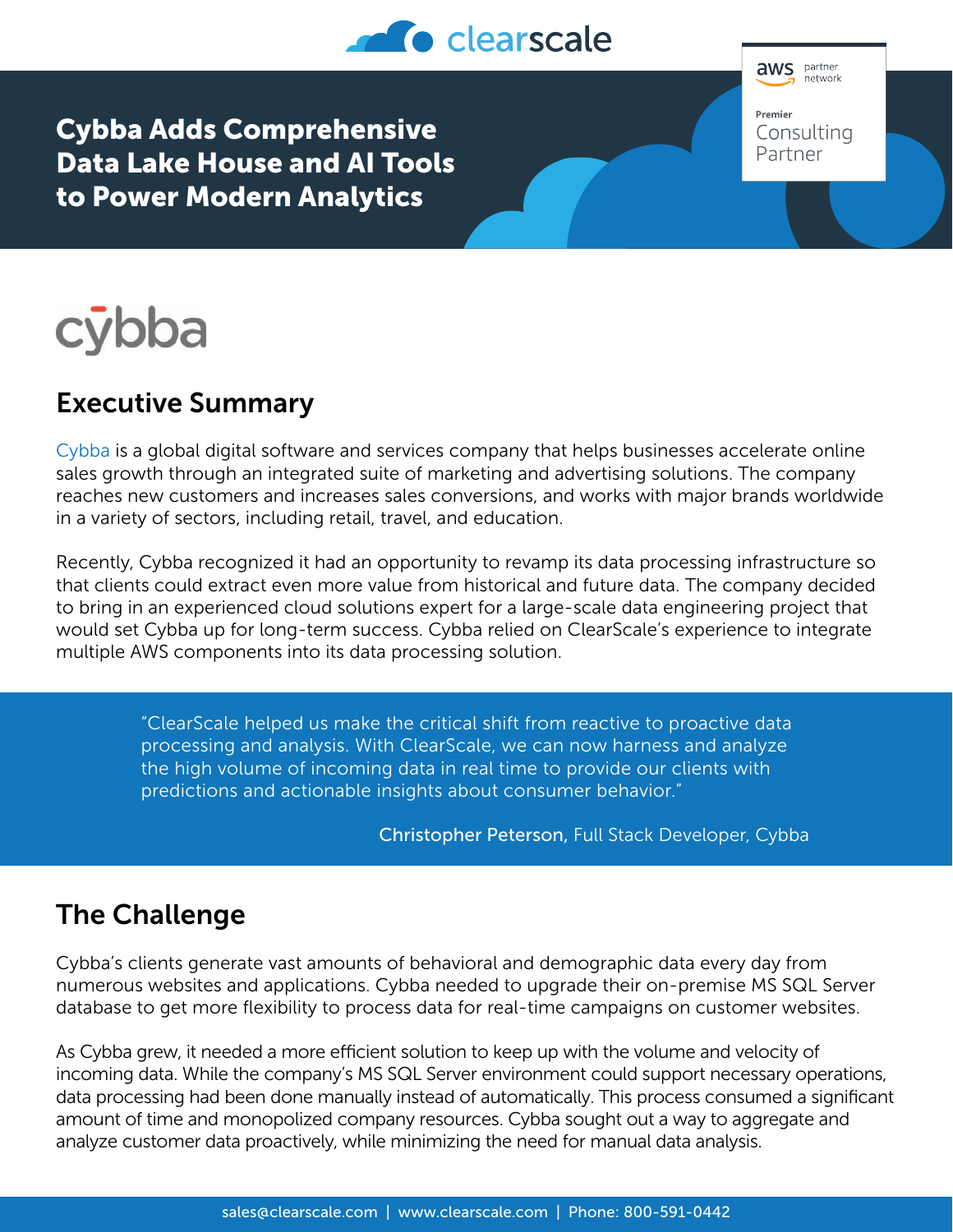

Cybba decided it was time to enhance the reliability and performance of its data infrastructure without significantly driving up their data costs.

As an [Amazon Web Services \(AWS\) Premier Partner](https://partners.amazonaws.com/partners/001E000000Rl0wKIAR/ClearScale) with a Data & Analytics Competency, ClearScale was well-positioned to help Cybba achieve its goals and extend the value of its digital marketing suite.

## The ClearScale Solution

After understanding Cybba's current ecosystem and business needs, ClearScale suggested consolidating information from various sources into a single location and format with the deployment of a Data Lake House, using a plethora of sophisticated AWS technologies. To achieve this, ClearScale needed to aggregate Cybba's historical data, while simultaneously designing for scalability and data security, all while having minimal impact on daily operations.

ClearScale's first order of business was to collect and aggregate Cybba's on-premise historical data into a new data lake house, without disruption to Cybba's normal business operations. Once the data was loaded, ClearScale needed to crawl the historical data, determine its schema, validate inputs, and perform any necessary transformations. Following this, ClearScale designed a new data pipeline for ingesting future data directly into the lake house, ensuring data reliability, security, and resiliency during transit.

Today, all of Cybba's data is stored in a semi-structured manner and can be accessed through cost-efficient serverless or powerful managed services solutions. Information is processed more rapidly and consistently, opening up the door for advanced analytics. In this project, ClearScale provided the means to have a single source of truth for all of their customer data, and methods for amalgamating first party data with disparate data sources in order to provide a comprehensive picture of each user's experience.

In addition to the Data Lake House, ClearScale suggested leveraging AWS machine learning tools to further extract value from the aggregated data. Using tools with years of Amazon's retail and real-world data training, ClearScale applied predictive analysis to Cybba's existing data, enabling best in class personalization and forecasting for Cybba clients. Due to the serverless nature of these tools, AWS now takes care of burdensome backend administrative tasks, like server provisioning, patching, and maintenance, freeing Cybba's engineers to tune specific use-cases while preserving all the underlying model's traits like accuracy and precision. The solutions also enable Cybba to study customer segments more closely and pivot strategies accordingly.